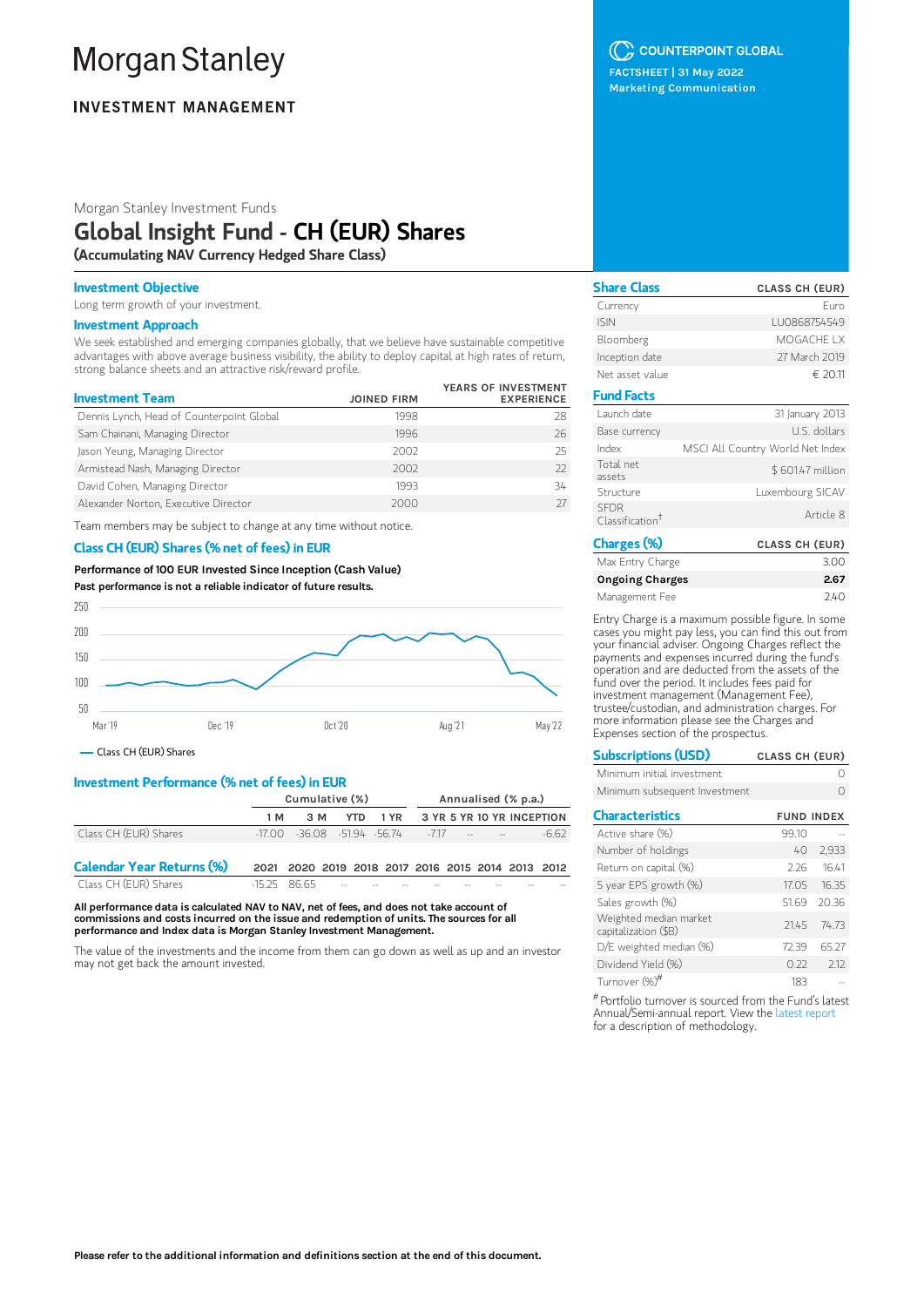| Top Countries (% of Total Net Assets) <sup>1</sup> | <b>FUND</b>          | <b>INDEX</b> |       |
|----------------------------------------------------|----------------------|--------------|-------|
|                                                    | <b>United States</b> | 63.33        | 60.55 |
|                                                    | Netherlands          | 12.79        | 1.04  |
|                                                    | Singapore            | 8.39         | 0.35  |
|                                                    | United Kingdom       | 4.93         | 3.94  |
|                                                    | Canada               | 4.77         | 3.27  |
|                                                    | Sweden               | 1.70         | 0.86  |
|                                                    | Australia            | 1.05         | 2.00  |
|                                                    | Belgium              | 0.89         | 0.23  |
|                                                    | China                | 0.15         | 3.50  |
|                                                    | Cash                 | 1.33         |       |

| Sector Allocation (% of Total Net Assets) <sup>1,2</sup> |                           | <b>FUND</b> | <b>INDEX</b> |
|----------------------------------------------------------|---------------------------|-------------|--------------|
|                                                          | Information<br>Technology | 46.86       | 21.34        |
|                                                          | Health Care               | 18.84       | 12.32        |
|                                                          | Consumer<br>Discretionary | 15.57       | 10.96        |
|                                                          | Communication<br>Services | 7.55        | 7.82         |
|                                                          | Industrials               | 3.87        | 9.37         |
|                                                          | Financials                | 3.61        | 14.77        |
|                                                          | Materials                 | 0.37        | 5.12         |
|                                                          | Other                     | 1.30        |              |
|                                                          | Cash                      | 1.33        |              |

<sup>†</sup> This Fund is classified as an Article 8 product under the Sustainable Finance Disclosure Regulation. Article 8 products are those which promote environmental or social characteristics and which integrate sustainability into the investment process in a binding manner. Before making any decision to invest in the fund mentioned herein, please refer to all the characteristics and objectives of the Fund noted in the current Prospectus and KIID at morganstanleyinvestmentfunds.com.

<sup>1</sup>May not sum to 100% due to the exclusion of other assets and liabilities. <sup>2</sup> For additional information regarding sector classification/definitions please visit www.msci.com/gics and the glossary at www.morganstanley.com/im. <sup>3</sup> These securities and percentage allocations are only for illustrative purposes and do not constitute, and should not be construed as, investment advice or recommendations with respect to the securities or investments mentioned.

Please refer to the Prospectus for full risk disclosures, available at w.morganstanleyinvestmentfunds.com. All data as of 31.05.2022 and subject to change daily.

| Top Holdings (% of Total Net Assets) <sup>3</sup> | <b>FUND</b> | <b>INDEX</b> |
|---------------------------------------------------|-------------|--------------|
| Royalty Pharma Plc                                | 8.18        | 0.02         |
| Adven NV                                          | 6.52        | 0.05         |
| <b>ASML Holding NV</b>                            | 6.27        | 0.39         |
| Mercadolibre Inc.                                 | 6.15        | 0.06         |
| Coupang Inc                                       | 549         |              |
| Seal td                                           | 4.93        | 0.04         |
| Snowflake Inc.                                    | 4.84        | 0.04         |
| Shopify Inc                                       | 4.77        | 0.07         |
| Cloudflare Inc.                                   | 4.74        | 0.02         |
| The Trade Desk, Inc.                              | 4.16        | 0.04         |
| Total                                             | 56.05       |              |

# Share Class CH (EUR) Risk and Reward Profile

| Lower Risk |  |  |  | <b>Higher Risk</b> |  |
|------------|--|--|--|--------------------|--|
|            |  |  |  |                    |  |

Potentially Lower Rewards Potentially Higher Rewards

The risk and reward category shown is based on historic data.

- Historic figures are only a guide and may not be a reliable indicator of what may happen in the future.
- As such this category may change in the future.
- $\bullet$ The higher the category, the greater the potential reward, but also the greater the risk of losing the investment. Category 1 does not indicate a risk .<br>ree investment
- The fund is in this category because it invests in company shares and the fund's simulated and/or realised return has experienced high rises and falls historically.
- The fund may be impacted by movements in the exchange rates between the fund's currency and the currencies of the fund's investments.

This rating does not take into account other risk factors which should be considered before investing, these include:

- The fund relies on other parties to fulfill certain services, investments or transactions. If these parties become insolvent, it may expose the fund to financial loss.
- Sustainability factors can pose risks to investments, for example: impact asset values, increased operational costs.
- There may be an insufficient number of buyers or sellers which may affect the funds ability to buy or sell securities.
- Investment in China A-Shares via Shanghai-Hong Kong and Shenzhen-Hong Kong Stock Connect programs may also entail additional risks, such as risks linked to the ownership of shares.
- There are increased risks of investing in emerging markets as political, legal and operational systems may be less developed than in developed markets.
- In order to achieve the currency hedging, this share class relies on other parties to fulfil certain contractual obligations, as these parties may fail to do so there is a higher risk to your investment.
- Past performance is not a reliable indicator of future results. Returns may increase or decrease as a result of currency fluctuations. The value of investments and the income from them can go down as well as up and investors may lose all or a substantial portion of his or her investment.
- The value of the investments and the income from them will vary and there can be no assurance that the Fund will achieve its investment objectives.
- Investments may be in a variety of currencies and therefore changes in rates of exchange between currencies may cause the value of investments to decrease or increase. Furthermore, the value of investments may be adversely affected by fluctuations in exchange rates between the investor's reference currency and the base currency of the investments.

## Additional C Share Classes

| <b>CURRENCY</b> | LAUNCH     | ISIN         | <b>BLOOMBERG</b> |
|-----------------|------------|--------------|------------------|
| <b>JSD</b>      | 31 01 2013 | LU0868754036 | MSIEGUC LX       |

This is a marketing communication. Applications for shares in the Fund should not be made without first consulting the current Prospectus and the Key Investor Information Document ("KIID"), which are available in English and in the official language of your local jurisdiction at

rganstanleyinvestmentfunds.com or free of charge from the Registered Office of Morgan Stanley Investment Funds, European Bank and Business Centre, 6B route de Trèves, L-2633 Senningerberg, R.C.S. Luxemburg B 29 192. A summary of investor rights is available in English at the same website. If the management company of the relevant Fund decides to terminate its arrangement for marketing that Fund in any EEA country where it is registered for sale, it will do so in accordance with the relevant UCITS rules.

#### DEFINITIONS

The 5 year Earnings Per Share (EPS) growth rate is the weighted average of earnings per share growth for all securities in the portfolio projected for the past five fiscal years. Earnings per share for a company is defined as total earnings divided by shares outstanding. Active Share is a measure of the percentage of stock holdings in a managers portfolio that differ from the benchmark index (based on holdings and weight of holdings). Active Share scores range from 0%-100%. A score of 100% means you are completely different from the benchmark. Active Share calculation may consolidate holdings with the same economic exposure. Bloomberg stands for 'Bloomberg Global Identifier (BBGID)'. This is a unique 12 digit alphanumerical code designed to enable the identification of securities, such as the Morgan Stanley Investment Funds sub-funds at share class level, on a Bloomberg Terminal. The Bloomberg Terminal, a system provided by Bloomberg L.P., enables analysts to access and analyse real-time financial market data. Each Bloomberg code starts with the same BBG prefix, followed by nine further characters that we list here in this guide for each share class of each fund. Debt/equity (D/E) is a measure of a company's financial leverage calculated by dividing its total liabilities by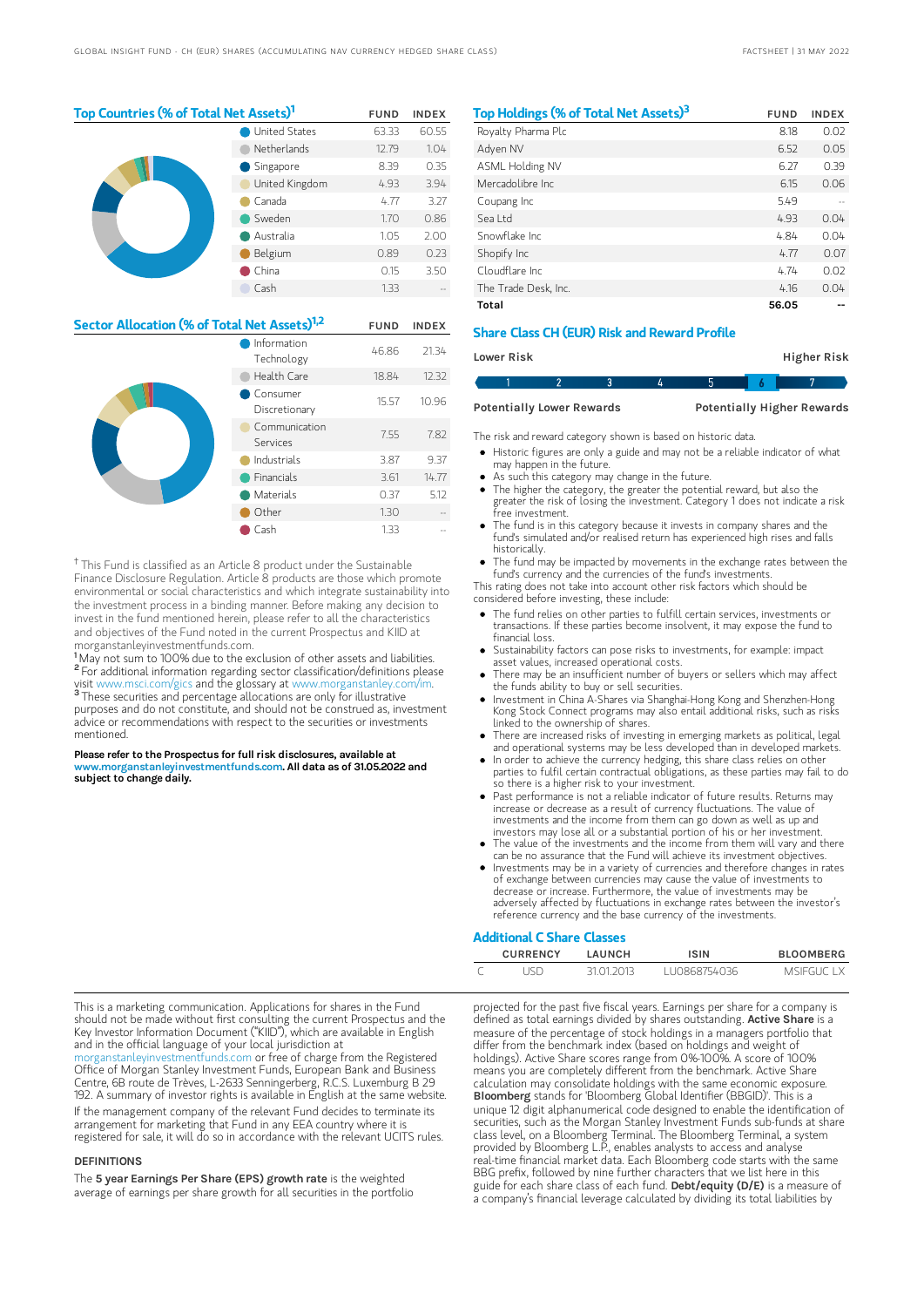stockholders' equity. Dividend yield is the ratio between how much a company pays out in dividends each year relative to its share price. ISIN is the international securities identification number (ISIN), a 12 digit code consisting of numbers and letters that distinctly identifies securities. NAV is the Net Asset Value per share of the Fund (NAV), which represents the value of the assets of a fund less its liabilities. Number of holdings provided are a typical range, not a maximum number. The portfolio may exceed this from time to time due to market conditions and outstanding trades. Return on capital is a measure of a company's efficiency at allocating the capital under its control to profitable investments, calculated by dividing net income minus dividends by total capital. Sales growth is the increase in sales over a specific period of time, often but not necessarily annually. Weighted median market capitalization is the point at which half of the market value of a portfolio or index is invested in stocks with a greater market cap, while the other half of the market value is invested in stocks with a lower market cap.

#### INDEX INFORMATION

The MSCI All Country World Net Index (ACWI) is a free float-adjusted market capitalization weighted index designed to measure the equity market performance of developed and emerging markets. The term "free float" represents the portion of shares outstanding that are deemed to be available for purchase in the public equity markets by investors. The performance of the Index is listed in U.S. dollars and assumes reinvestment of net dividends. The index is unmanaged and does not include any expenses, fees or sales charges. It is not possible to invest directly in an index.

#### **DISTRIBUTION**

This communication is only intended for and will only be distributed to persons resident in jurisdictions where such distribution or availability would not be contrary to local laws or regulations. In particular, the Shares are not for distribution to US persons.

Ireland: MSIM Fund Management (Ireland) Limited. Registered Office: The Observatory, 7-11 Sir John Rogerson's Quay, Dublin 2, D02 VC42, Ireland. Registered in Ireland as a private company limited by shares under company number 616661. MSIM Fund Management (Ireland) Limited is regulated by the Central Bank of Ireland. United Kingdom: Morgan Stanley Investment Management Limited is authorised and regulated by the Financial Conduct Authority. Registered in England. Registered No. 1981121. Registered Office: 25 Cabot Square, Canary Wharf, London E14 4QA, authorised and regulated by the Financial Conduct Authority. Dubai: Morgan Stanley Investment Management Limited (Representative Office, Unit Precinct 3-7th Floor-Unit 701 and 702, Level 7, Gate Precinct Building 3, Dubai International Financial Centre, Dubai, 506501, United Arab Emirates. Telephone: +97 (0)14 709 7158). Italy: MSIM Fund Management (Ireland)Limited, Milan Branch (Sede Secondaria di Milano) is a branch of MSIM Fund Management (Ireland) Limited, a company registered in Ireland, regulated by the Central Bank of Ireland and whose registered office is at The Observatory, 7-11 Sir John Rogerson's Quay, Dublin 2, D02 VC42, Ireland. MSIM Fund Management (Ireland) Limited Milan Branch (Sede Secondaria di Milano) with seat in Palazzo Serbelloni Corso Venezia, 16 20121 Milano, Italy, is registered in Italy with company number and VAT number 11488280964. The Netherlands: MSIM Fund Management (Ireland) Limited, Rembrandt Tower, 11th Floor Amstelplein 1 1096HA, Netherlands. Telephone: 31 2-0462-1300. Morgan Stanley Investment Management is a branch office of MSIM Fund Management (Ireland) Limited. MSIM Fund Management (Ireland) Limited is regulated by the Central Bank of Ireland. France: MSIM Fund Management (Ireland) Limited, Paris Branch is a branch of MSIM Fund Management (Ireland) Limited, a company registered in Ireland, regulated by the Central Bank of Ireland and whose registered office is at The Observatory, 7-11 Sir John Rogerson's Quay, Dublin 2, D02 VC42, Ireland. MSIM Fund Management (Ireland) Limited Paris Branch with seat at 61 rue de Monceau 75008 Paris, France, is registered in France with company number 890 071 863 RCS. Spain: MSIM Fund Management (Ireland) Limited, Sucursal en España is a branch of MSIM Fund Management (Ireland) Limited, a company registered in Ireland, regulated by the Central Bank of Ireland and whose registered office is at The Observatory, 7-11 Sir John Rogerson's Quay, Dublin 2, D02 VC42, Ireland. MSIM Fund Management (Ireland) Limited, Sucursal en España with seat in Calle Serrano 55, 28006, Madrid, Spain, is registered in Spain with tax identification number W0058820B. Switzerland: Morgan Stanley & Co. International plc, London, Zurich Branch Authorised and regulated by the Eidgenössische Finanzmarktaufsicht ("FINMA"). Registered with the Register of Commerce Zurich CHE-115.415.770. Registered Office: Beethovenstrasse 33, 8002 Zurich, Switzerland, Telephone +41 (0) 44 588 1000. Facsimile Fax: +41(0) 44 588 1074.

Australia: This publication is disseminated in Australia by Morgan Stanley Investment Management (Australia) Pty Limited ACN: 122040037, AFSL No. 314182, which accepts responsibility for its contents. This publication, and any access to it, is intended only for "wholesale clients" within the meaning of the Australian Corporations Act. Hong Kong: This document has been issued by Morgan Stanley Asia Limited for use in Hong Kong and

shall only be made available to "professional investors" as defined under the Securities and Futures Ordinance of Hong Kong (Cap 571). The contents of this document have not been reviewed nor approved by any regulatory authority including the Securities and Futures Commission in Hong Kong. Accordingly, save where an exemption is available under the relevant law, this document shall not be issued, circulated, distributed, directed at, or made available to, the public in Hong Kong. Singapore: This publication should not be considered to be the subject of an invitation for subscription or purchase, whether directly or indirectly, to the public or any member of the public in Singapore other than (i) to an institutional investor under section 304 of the Securities and Futures Act, Chapter 289 of Singapore ("SFA"), (ii) to a "relevant person" (which includes an accredited investor) pursuant to section 305 of the SFA, and such distribution is in accordance with the conditions specified in section 305 of the SFA; or (iii) otherwise pursuant to, and in accordance with the conditions of, any other applicable provision of the SFA. In particular, for investment funds that are not authorized or recognized by the MAS, units in such funds are not allowed to be offered to the retail public; any written material issued to persons as aforementioned in connection with an offer is not a prospectus as defined in the SFA and, accordingly, statutory liability under the SFA in relation to the content of prospectuses does not apply, and investors should consider carefully whether the investment is suitable for them. This publication has not been reviewed by the Monetary Authority of Singapore.

Chile: Neither the Fund nor the interests in the Fund are registered in the Registry of Offshore Securities (el Registro de Valores Extranjeros) or subject to the supervision of the Commission for the Financial Market (la Comisión para el Mercado Financiero). This document and other offering materials relating to the offer of the interests in the Fund do not constitute a public offer of, or an invitation to subscribe for or purchase, the Fund interests in the Republic of Chile, other than to individually identified purchasers pursuant to a private offering within the meaning of Article 4 of the Chilean Securities Act (la Ley del Mercado de Valores) (an offer that is not "addressed to the public at large or to a certain sector or specific group of the public").

Peru: The interests in the Fund have not been and will not be registered in Peru under Decreto Legislativo 862: Ley de Fondos de Inversión y sus Sociedades Administradoras or under Decreto Legislativo 861: Ley del Mercado de Valores (the "Securities Market Law"), and are being offered to institutional investors only (as defined in article 8 of the Securities Market Law) pursuant to a private placement, according to article 5 of the Securities Market Law. The interests in the Fund have not been registered in the securities market public registry (Registro Público del Mercado de Valores) maintained by, and the offering of the Fund interests in Peru is not subject to the supervision of, the Superintendencia del Mercado de Valores. Any transfers of the Fund interests shall be subject to the limitations contained in the Securities Market Law and the regulations issued thereunder.

#### IMPORTANT INFORMATION

EMEA: This marketing communication has been issued by MSIM Fund Management (Ireland) Limited. MSIM Fund Management (Ireland) Limited is regulated by the Central Bank of Ireland. MSIM Fund Management (Ireland) Limited is incorporated in Ireland as a private company limited by shares with company registration number 616661 and has its registered address at The Observatory, 7-11 Sir John Rogerson's Quay, Dublin 2, D02 VC42, Ireland.

This document contains information relating to the sub-fund ("Fund") of Morgan Stanley Investment Funds, a Luxembourg domiciled Société d'Investissement à Capital Variable. Morgan Stanley Investment Funds (the "Company") is registered in the Grand Duchy of Luxembourg as an undertaking for collective investment pursuant to Part 1 of the Law of 17th December 2010, as amended. The Company is an Undertaking for Collective Investment in Transferable Securities ("UCITS").

Applications for shares in the Fund should not be made without first consulting the current Prospectus, Key Investor Information Document ("KIID"), Annual Report and Semi-Annual Report ("Offering Documents"), or other documents available in your local jurisdiction which is available free of charge from the Registered Office: European Bank and Business Centre, 6B route de Trèves, L-2633 Senningerberg, R.C.S. Luxemburg B 29 192. In addition, all Italian investors should refer to the 'Extended Application Form', and all Hong Kong investors should refer to the 'Additional Information for Hong Kong Investors' section, outlined within the Prospectus. Copies of the Prospectus, KIID, the Articles of Incorporation and the annual and semiannual reports, in German, and further information can be obtained free of charge from the representative in Switzerland. The representative in Switzerland is Carnegie Fund Services S.A., 11, rue du Général-Dufour, 1204 Geneva. The paying agent in Switzerland is Banque Cantonale de Genève, 17, quai de l'Ile, 1204 Geneva. The document has been prepared solely for informational purposes and does not constitute an offer or a recommendation to buy or sell any particular security or to adopt any specific investment strategy.